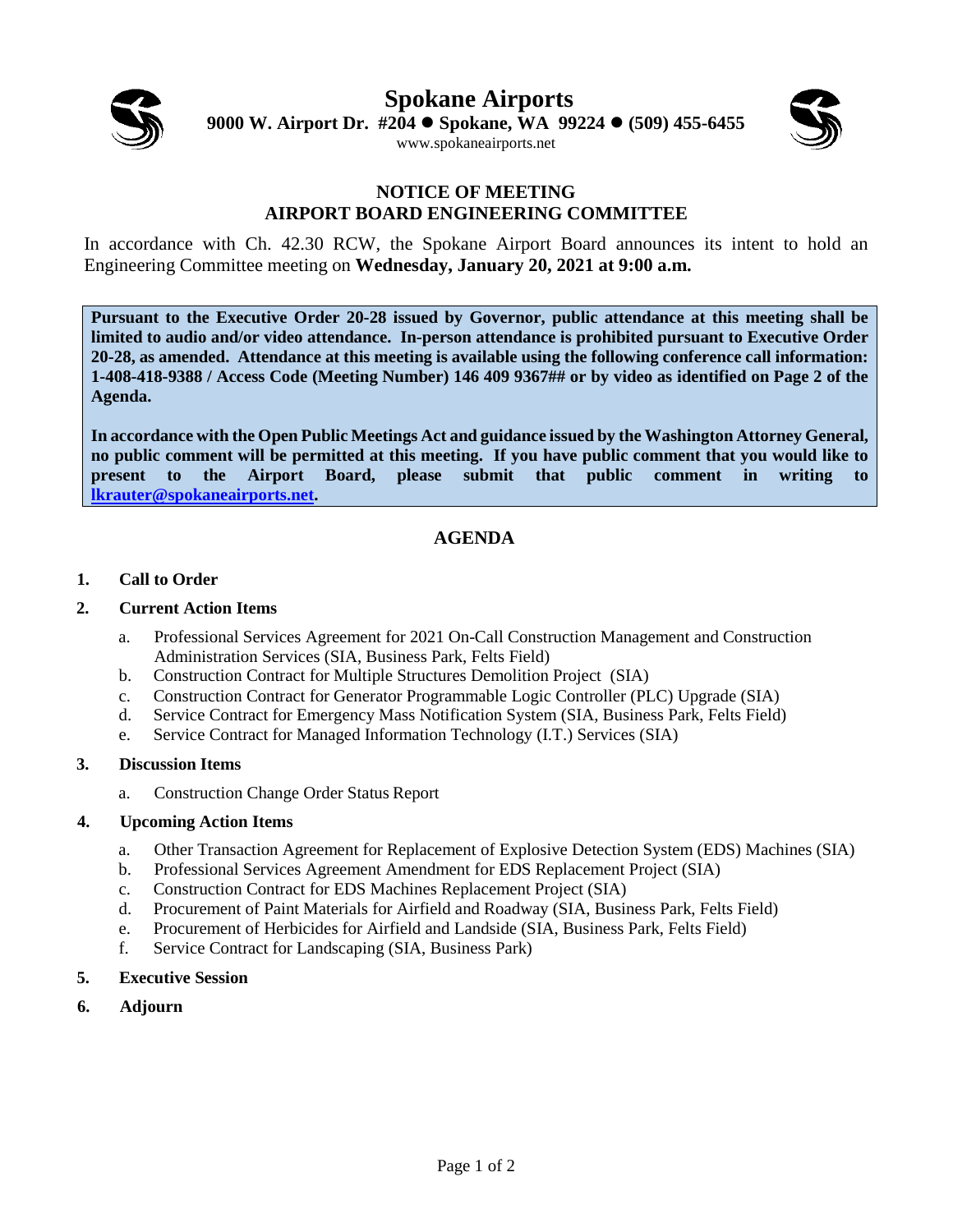#### **Airport Board Engineering Committee Meeting Video Attendance Instructions**

#### **Video Option:**

Dia[l 1464099367@spokaneairports.webex.com](sip:1464099367@spokaneairports.webex.com) You can also dial 173.243.2.68 and enter your meeting number **146 409 9367##**

**Or**

**<https://globalpage-prod.webex.com/join>**

Meeting number (access code): **146 409 9367##** Meeting password: MjbNTNxK267